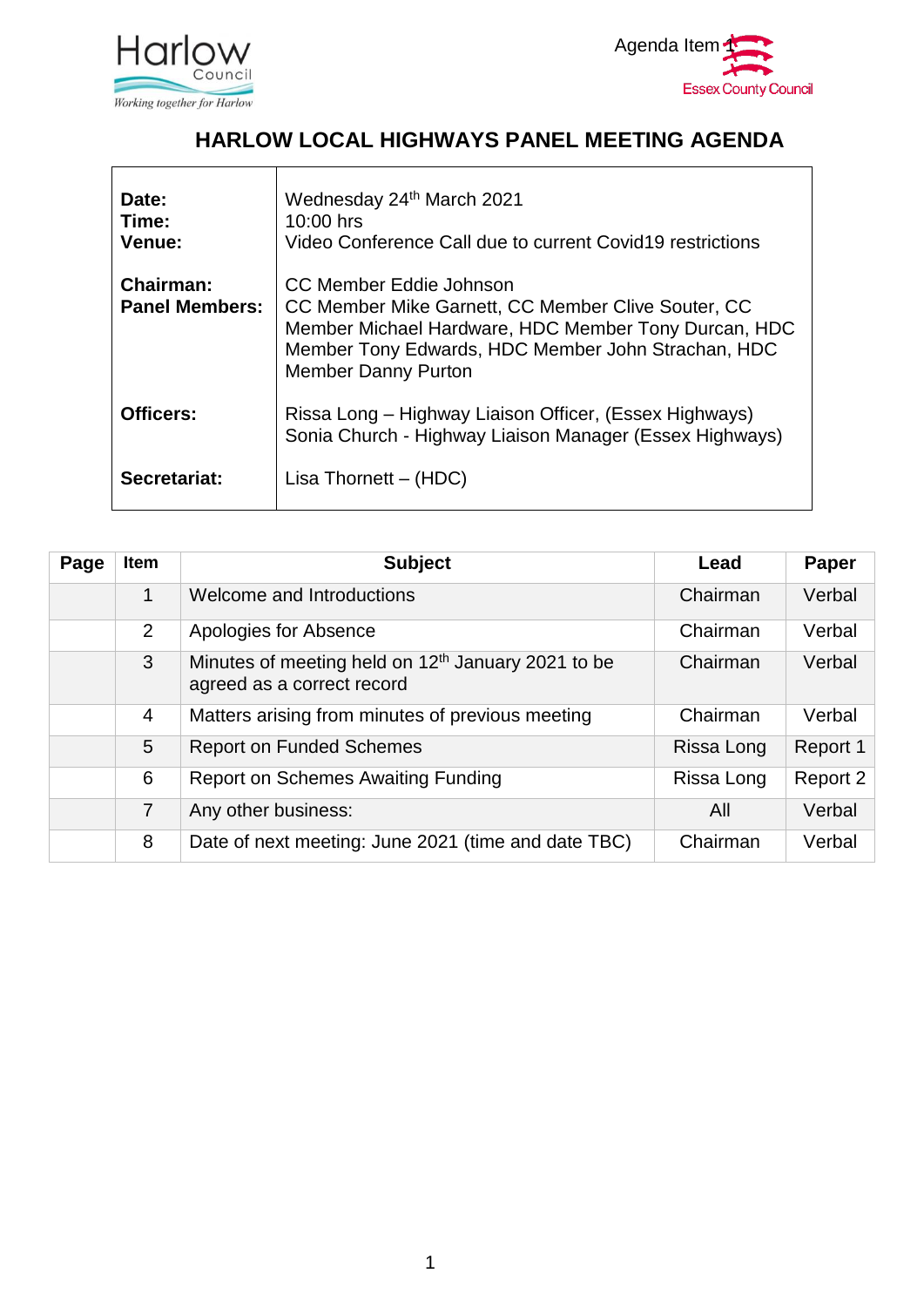$\mathbf{r}$ 



### **HARLOW LOCAL HIGHWAYS PANEL MINUTES – 12 JANUARY 2021 AT 10AM**

#### **ZOOM ONLINE**

| <b>Chairman:</b>      | Councillor Eddie Johnson, ECC                                                                                                                                           |
|-----------------------|-------------------------------------------------------------------------------------------------------------------------------------------------------------------------|
| <b>Panel Members:</b> | <b>Councillor Mike Garnett, ECC</b><br><b>Councillor Michael Hardware, ECC</b><br><b>Councillor Clive Souter, ECC</b><br><b>Councillor Tony Edwards, Harlow Council</b> |
| <b>Officers:</b>      | Sonia Church – Highways Liaison Manager, Essex Highways<br>Ian Henderson, Essex Highways<br>Matt Lane, ECC<br>Rissa Long - Highways Liaison Officer, Essex Highways     |
| Secretariat:          | Adam Rees - Governance Support Officer, Harlow Council                                                                                                                  |

| <b>Item</b> |                                                                                                                                                                                                                                                                                                                                                                                                                                                                              | Owner |
|-------------|------------------------------------------------------------------------------------------------------------------------------------------------------------------------------------------------------------------------------------------------------------------------------------------------------------------------------------------------------------------------------------------------------------------------------------------------------------------------------|-------|
| 1.          | <b>Welcome and Introductions:</b><br>The Chair welcomed all attendees to the meeting and invited<br>Councillors and Officers to introduce themselves.                                                                                                                                                                                                                                                                                                                        |       |
| 2.          | <b>Declarations of interest:</b><br>None.                                                                                                                                                                                                                                                                                                                                                                                                                                    |       |
| 3.          | Minutes of meeting held on 8 September 2020 to be agreed as<br>correct record:                                                                                                                                                                                                                                                                                                                                                                                               |       |
| 4.          | <b>Matters Arising from Minutes of the previous meeting:</b><br>In response to a question by Councillor Edwards about Northgate<br>Roundabout, the Chair said that it was Harlow Council's<br>responsibility to maintain the roundabout. The scheme which the<br>panel funded to restore the roundabout was a like for like<br>replacement so should not have impacted the ability to maintain it.<br>He would report the broken lamppost on Councillors Edward's<br>behalf. |       |
|             | In reply to a question by Councillor Edwards about the Momples<br>Road junction with First Avenue, Rissa Long, Highways Liaison<br>Officer, said that options were being explored and these included<br>banning right turns.                                                                                                                                                                                                                                                 |       |
| 5.          | <b>Presentations from Essex Highways and Essex County Council:</b><br>Ian Henderson set out some of the requirements before casualty<br>reduction schemes were considered. He then said that there had<br>been a number of slight collisions at the Hamburger Roundabout<br>caused by traffic not slowing sufficiently. To help rectify this, both                                                                                                                           |       |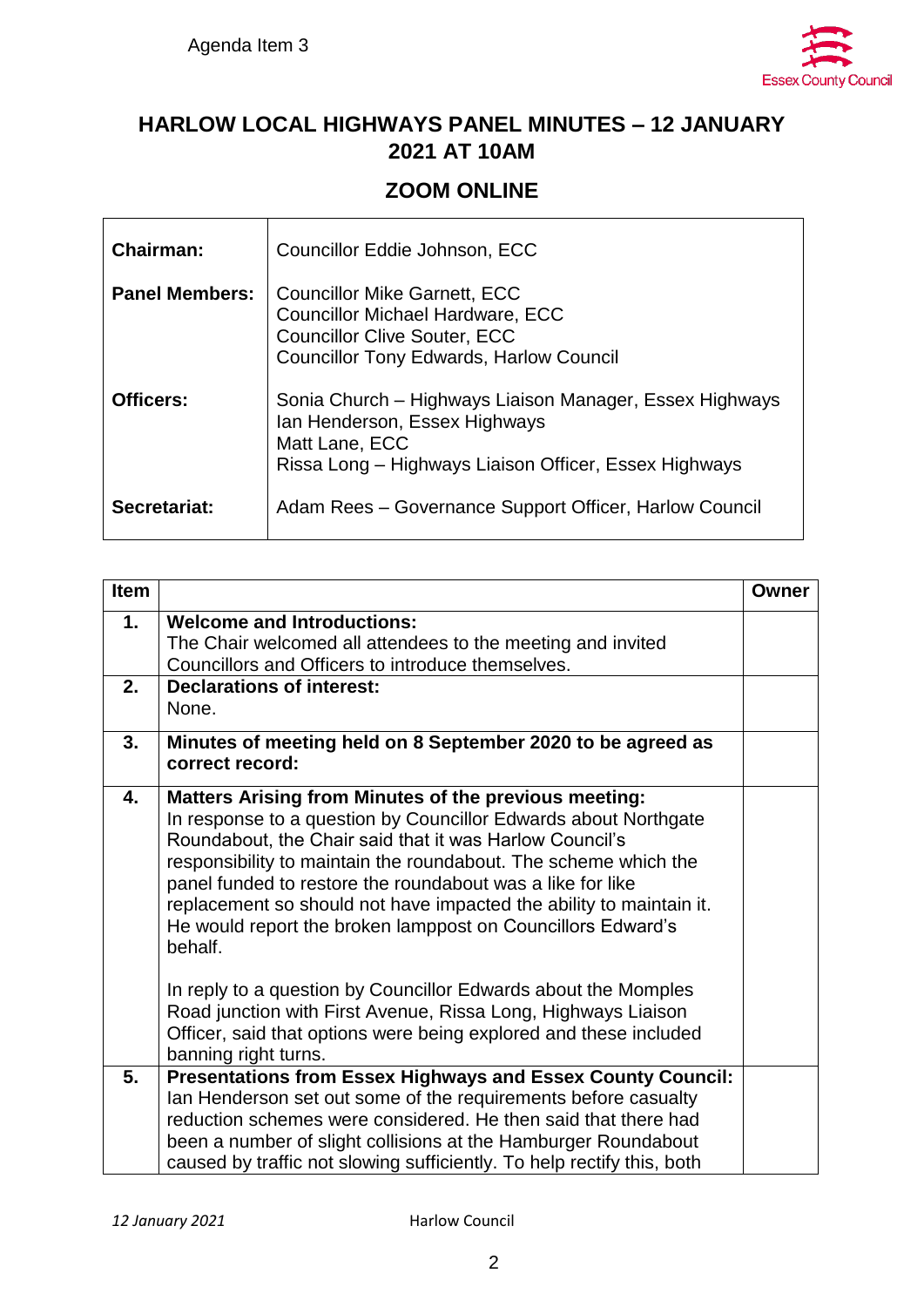

|                  | enhanced traffic lights and signs advising of queues were being<br>explored as options.                                                                                                                                                                                                                                       |  |
|------------------|-------------------------------------------------------------------------------------------------------------------------------------------------------------------------------------------------------------------------------------------------------------------------------------------------------------------------------|--|
|                  | There had also been a number of collisions on Mowbray Road,<br>which were often caused by parked vehicles creating poor visibility.<br>They were looking to implement a no waiting at any time restriction<br>on this junction.                                                                                               |  |
|                  | Matt Lane explained that his role was to respond to planning<br>applications on behalf of Essex Highways. He said that Section 106<br>funding needed to be directly related to the impact of a scheme and<br>be specific.                                                                                                     |  |
|                  | Sonia Church, Highways Liaison Manager, said that Councillors<br>could assist by identifying potential schemes in advance of<br>applications being received. This meant that when applications were<br>received, potential schemes could already be identified which would<br>strengthen any request for Section 106 funding. |  |
| 6.               | <b>Report on Funded</b><br>Rissa Long said that due to savings on other schemes, the<br>Muskham Road scheme was now able to progress.                                                                                                                                                                                         |  |
| $\overline{7}$ . | <b>Report on Schemes Awaiting Funding</b><br>Rissa Long explained that the allocation of funding would take place<br>at the March meeting. She added that due to the current Covid-19<br>restrictions surveys couldn't be carried out.                                                                                        |  |
| 8.               | <b>AOB</b><br>None.                                                                                                                                                                                                                                                                                                           |  |
| 9.               | Date of next meeting:<br>24 March 2021.                                                                                                                                                                                                                                                                                       |  |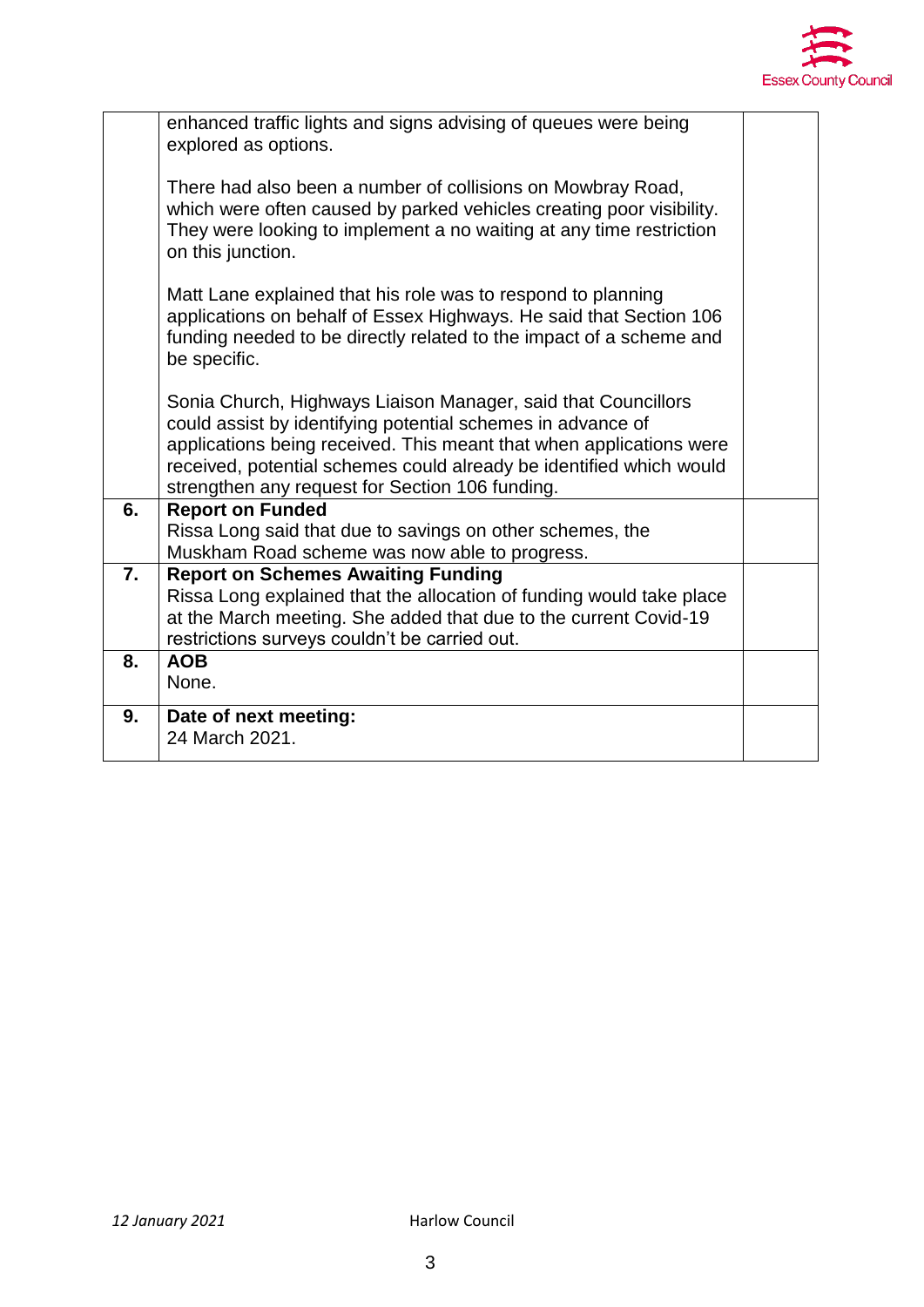Agenda Item 5

.

## **REPORT 1 HARLOW LOCAL HIGHWAY PANEL 2020/21 FUNDED SCHEMES LIST**

This report provides an update on the current position of all the schemes which the Harlow Local Highway Panel had recommended for inclusion in the 2020/21 programme.

For 2020-21 the Harlow LHP had commissioned 6 schemes in total. The Fawbert and Barnard school scheme was removed, to be funded by S106 contributions and the Muskham Road footway and dropped crossing scheme was brought forward into the programme from the Priority 2 list.

The remaining Priority 2 schemes will now form part of the 2021-22 programme.

| <b>Budget summary 2020/21</b>             |          |  |  |  |
|-------------------------------------------|----------|--|--|--|
|                                           |          |  |  |  |
| 1. Commissioned schemes - Budget £243,500 |          |  |  |  |
| Priority 1 Commissioned Schemes 2020/21   | £242,000 |  |  |  |
| <b>Priority 2 Schemes identified</b>      | £42,500  |  |  |  |
|                                           |          |  |  |  |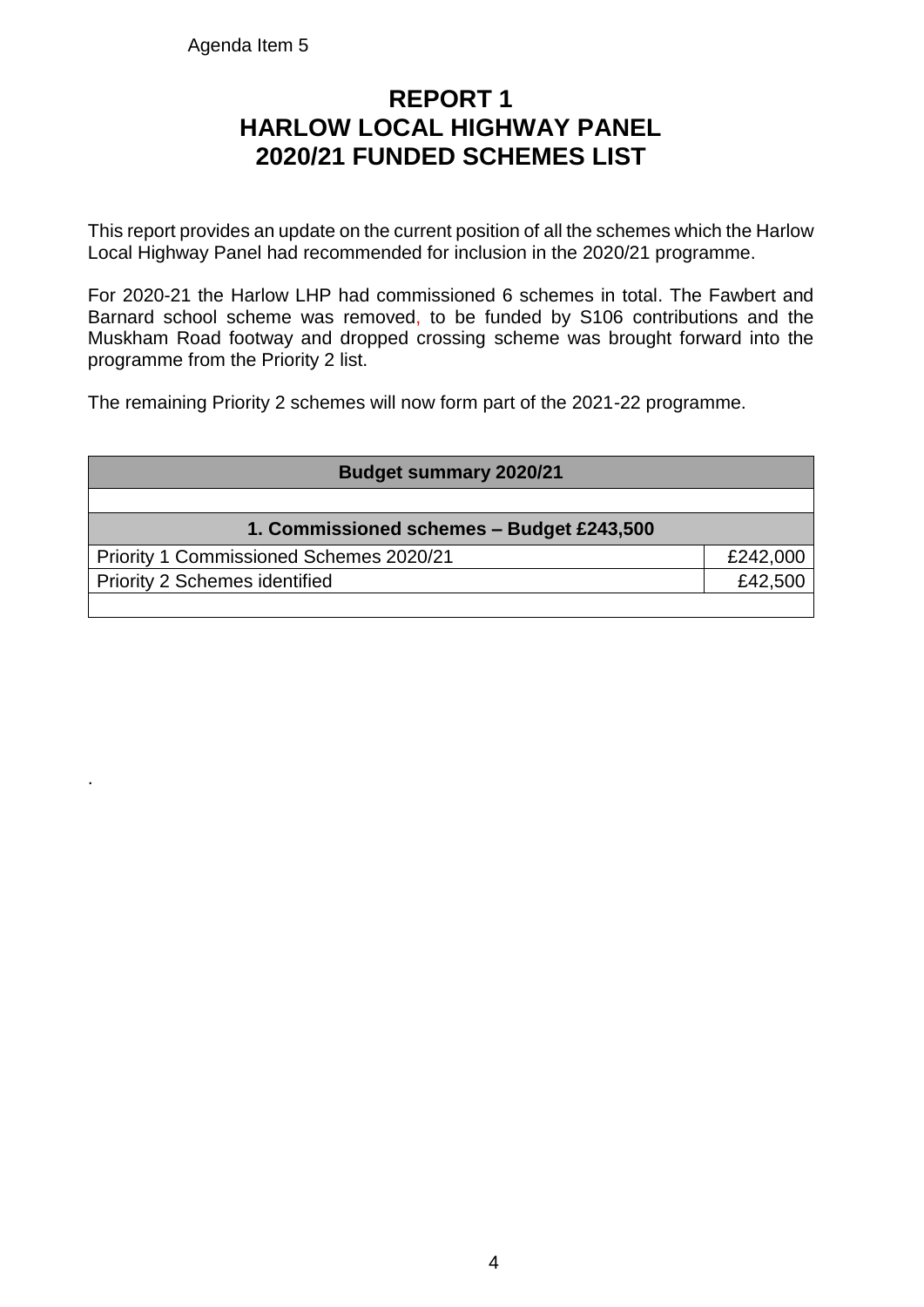#### **Funded Schemes 2020-21**

**Total Value of** 

**Schemes £249,000 Completed Update**

| Ref            | <b>Scheme name</b>                                                                         | <b>Description</b>                                                                          | <b>Division</b>             | <b>Scheme</b><br><b>Category</b> | <b>Scheme stage</b> | <b>Cost Code</b> | <b>Allocated</b><br><b>Budget</b> | <b>Comments</b>                                                                                                                                                                                  | <b>Est Completion</b> |
|----------------|--------------------------------------------------------------------------------------------|---------------------------------------------------------------------------------------------|-----------------------------|----------------------------------|---------------------|------------------|-----------------------------------|--------------------------------------------------------------------------------------------------------------------------------------------------------------------------------------------------|-----------------------|
| -1             | Church Langley Way -<br>Signalised crossing<br>conspicuity                                 | Improvements to the conspicuity of<br>the signalised crossing                               | <b>Harlow South</b><br>East | Traffic<br>Management            | Total scheme        | LHAR192011       | £10,000                           | Scheme completed in October<br>2020.                                                                                                                                                             | <b>COMPLETED</b>      |
| $\overline{2}$ | Church Langley Way -<br>between Minton Lane<br>and Tickenhall Drive -<br>Parallel crossing | Implementation of parallel crossing                                                         | <b>Harlow South</b><br>East | Walking                          | Implementation      | LHAR192001       | £134,000                          | Works commenced on the 1st<br>March and are estimated to be<br>concluded by the 19th March.                                                                                                      | Q <sub>4</sub>        |
| 3              | Tawney's Road close to<br>the shops - Zebra<br>crossing                                    | Implementation of zebra crossing                                                            | <b>Harlow South</b><br>East | Walking                          | Implementation      | LHAR173005       | £84,000                           | Works commenced on the 1st<br>March and are estimated to be<br>concluded by the 19th March.                                                                                                      | Q <sub>4</sub>        |
| $\overline{4}$ | Waterhouse Moor -<br>20mph zone                                                            | Design and consultation for a<br>20mph zone                                                 | <b>Harlow South</b><br>East | Traffic<br>Management            | Design              | LHAR182008       | £6,500                            | Objections were received during<br>the formal consultation period and<br>this now requires a CMA to be<br>approved by the Cabinet Member<br>before it can proceed to installation<br>in 2021-22. | Q <sub>4</sub>        |
| 5              | Muskham Road outside<br>the Museum - Dropped<br>crossing and footway<br>surfacing          | Dropped crossing outside the<br>Museum and the resurfacing of a<br>short section of footway | <b>Harlow North</b>         | Walking                          | Total scheme        | LHAR163032       | £14,500                           | Works are scheduled to<br>commence on the 24th March.                                                                                                                                            | Q <sub>4</sub>        |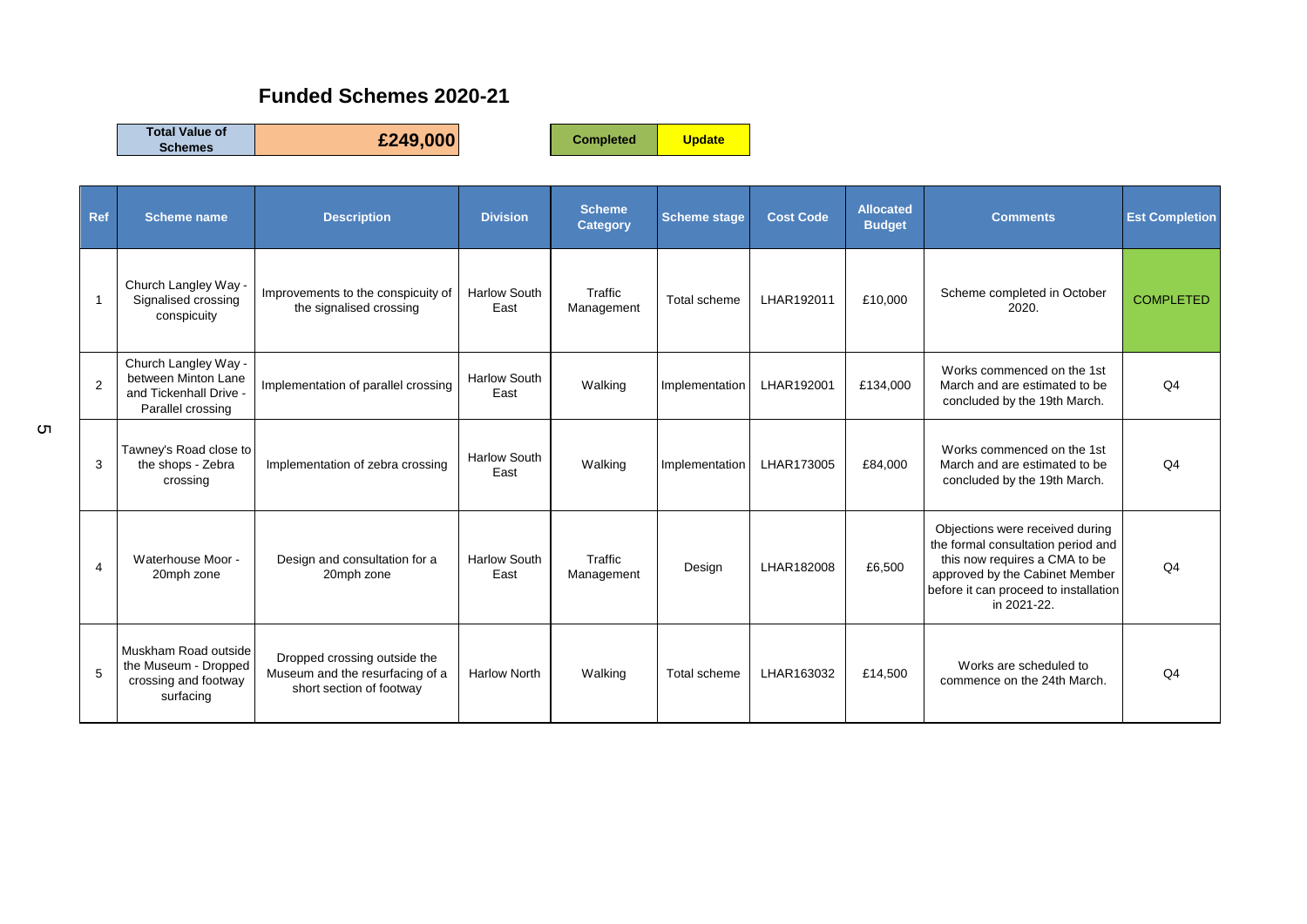## **HARLOW LOCAL HIGHWAY PANEL REPORT 2 – SCHEMES AWAITING FUNDING**

This Schemes Awaiting Funding List identifies all of the scheme requests that have been received for the future consideration of the Harlow Local Highways Panel.

The Panel had already agreed a Priority 2 list of schemes to come forward into the programme if additional monies were available in 2020/21. These schemes are identified within the report in bold text and it is recommended that these are now approved for the 2021/22 programme.

There are currently schemes awaiting funding with an estimated cost of £440,000.

The breakdown of scheme types is as below.

|                                          | <b>Total Estimated</b><br><b>Costs</b> |
|------------------------------------------|----------------------------------------|
| <b>Safer Roads</b>                       | £32,500                                |
| <b>Traffic Management</b>                | £112,000                               |
| Walking                                  | £167,000                               |
| <b>Cycling</b>                           | £96,500                                |
| <b>Passenger Transport</b>               | £16,500                                |
| <b>School Crossing</b><br><b>Patrols</b> | £19,500                                |
|                                          | £440,000                               |

Costs supplied are estimates only and there is the possibility that a final scheme cost can change significantly dependant on issues which may arise during detailed design and construction.

On the Schemes Awaiting Funding List, the RAG column acknowledges the status of the scheme request as shown below:

| G                | The scheme has been validated as being feasible and is available for<br>consideration                                                    |
|------------------|------------------------------------------------------------------------------------------------------------------------------------------|
| $\blacktriangle$ | The scheme has previously been approved for a feasibility study and<br>the results are awaited before the scheme can be fully considered |
| $\mathsf{R}$     | A scheme request has been received but is against ECC policy or<br>there is no appropriate engineering solution                          |
| V                | A scheme request has been received and is in the initial validation<br>process                                                           |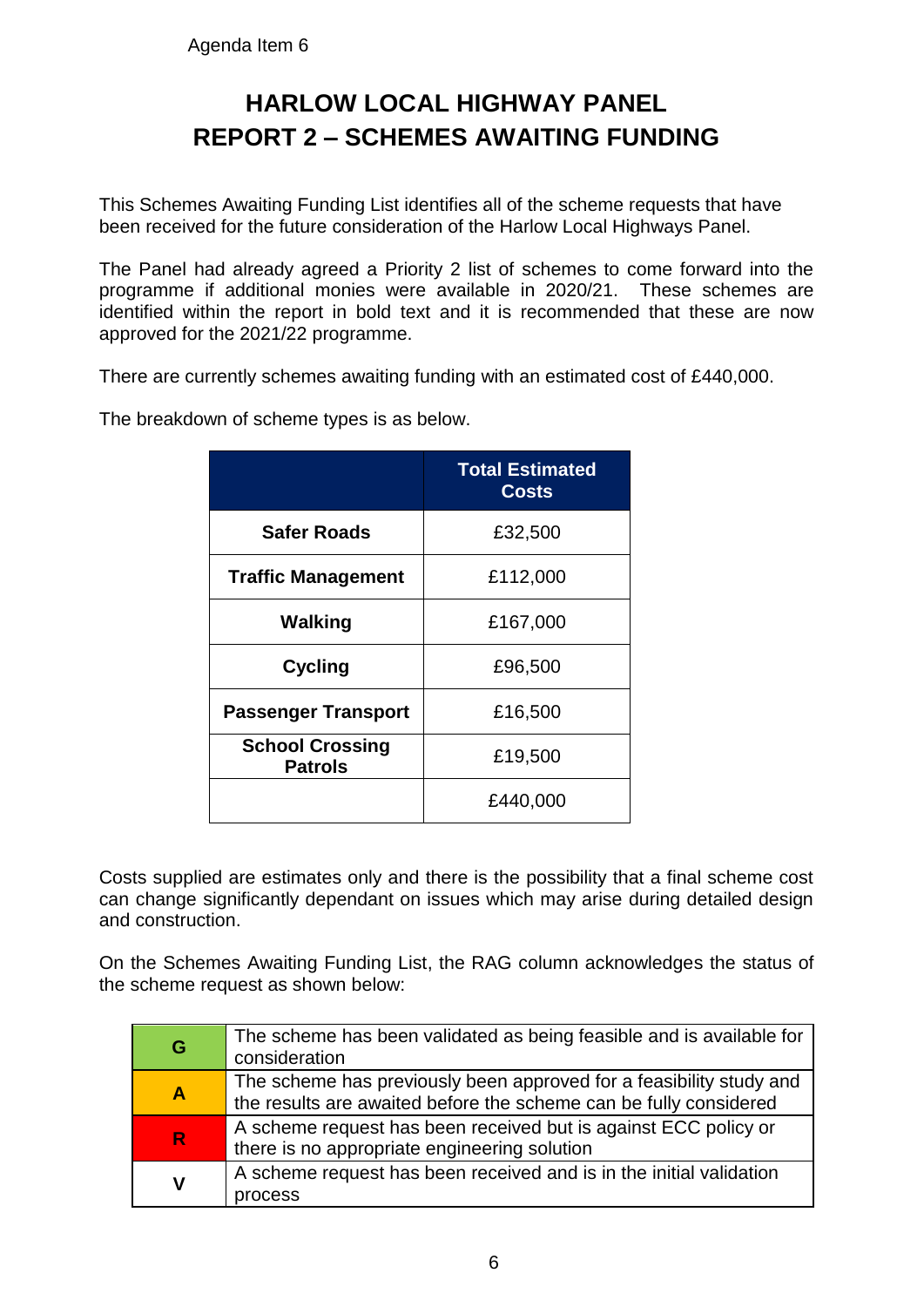#### **Safer Roads**

**Total Value of schemes £32,500**

| <b>Ref</b>     | Scheme name                                                       | <b>Description</b>            | <b>Division</b>     | Scheme stage | <b>Cost Code</b> | <b>Estimated Cost</b> | <b>Comments</b>                             | <b>RAG</b> |
|----------------|-------------------------------------------------------------------|-------------------------------|---------------------|--------------|------------------|-----------------------|---------------------------------------------|------------|
|                | A414 j/w A1169<br>Hamburger RAB -<br>Casualty Reduction<br>scheme | Minor signage on the approach | <b>Harlow West</b>  | Total scheme | LHAR200101       | £19,500               | Scheme as discussed with<br>County Member.  | G          |
| $\overline{2}$ | Mowbray Rd j/w<br>Howard Way -<br>Casualty Reduction<br>scheme    | Junction protection markings  | <b>Harlow North</b> | Total scheme | LHAR200102       | £11,500               | Scheme as discussed with<br>County Members. | G          |
| 3              | Post construction<br>safety audits                                |                               |                     |              |                  | £1,500                |                                             |            |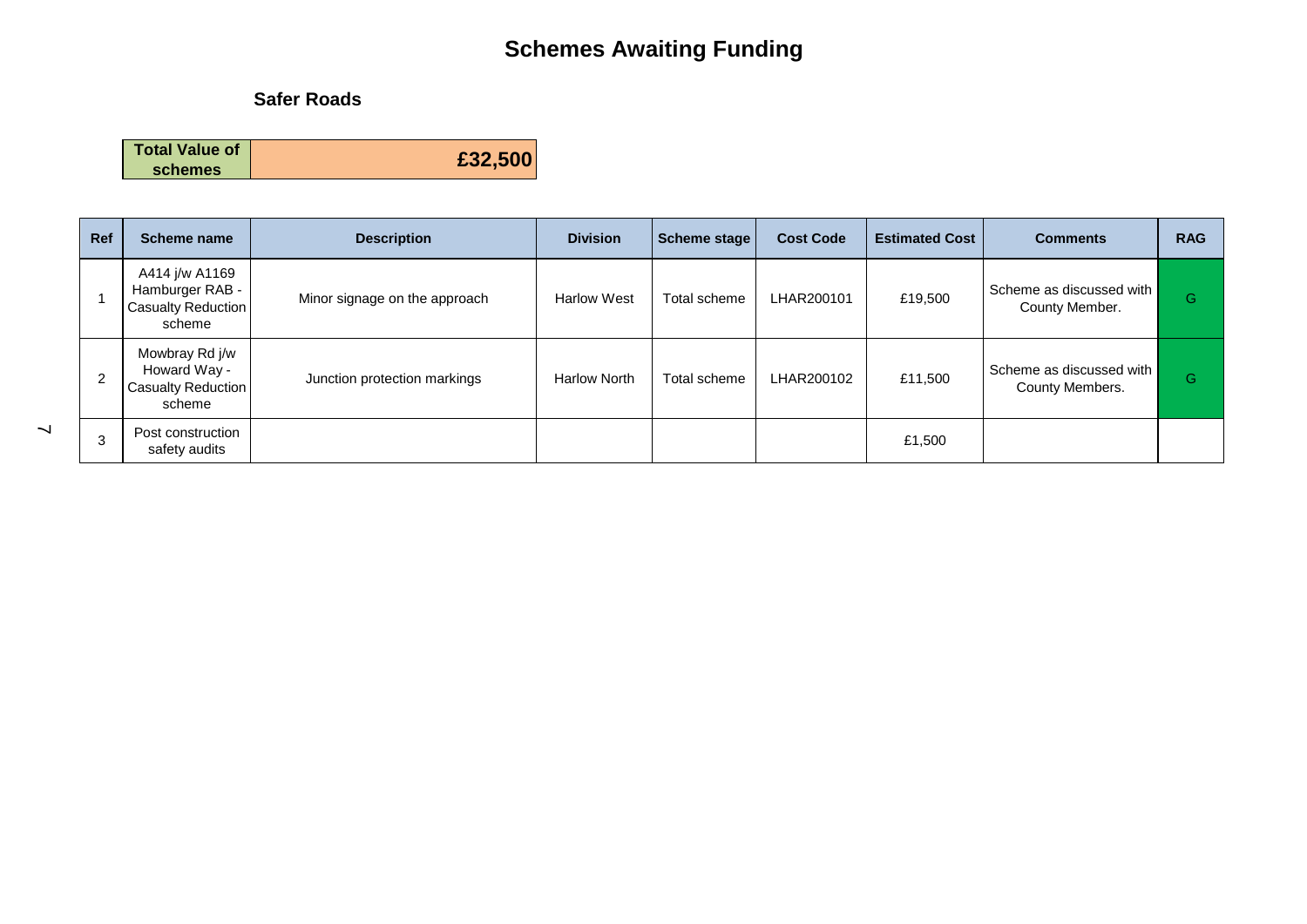#### **Traffic Management**

| <b>Total Value of</b> |          |
|-----------------------|----------|
| schemes               | £112,000 |

| <b>Ref</b> | Scheme name                                                                  | <b>Description</b>                                                                                                                                                                | <b>Division</b>     | <b>Scheme stage</b> | <b>Cost Code</b>  | <b>Estimated</b><br>Cost | <b>Comments</b>                                                                                                                                                                                                                  | <b>RAG</b> |
|------------|------------------------------------------------------------------------------|-----------------------------------------------------------------------------------------------------------------------------------------------------------------------------------|---------------------|---------------------|-------------------|--------------------------|----------------------------------------------------------------------------------------------------------------------------------------------------------------------------------------------------------------------------------|------------|
|            | Maddox Road -<br>Traffic calming<br>amendments                               | Request to look into the<br>existing traffic calming<br>measures                                                                                                                  | <b>Harlow North</b> | Feasibility         | LHAR162015        | £5,500                   |                                                                                                                                                                                                                                  | G.         |
| 2          | Maddox Road -<br>Layby improvements                                          | Request for layby<br>improvements to<br>accommodate echelon<br>parking                                                                                                            | <b>Harlow North</b> | Design              | LHAR162016        | £5,500                   | The validation has recommended proceeding to a<br>feasibility study to identify possible improvements.                                                                                                                           | G.         |
| 3          | Kingsland outside<br>149 and 91. Harlow<br>Parking                           | Measures to improve the<br>congestion issues caused by<br>parked vehicles                                                                                                         | <b>Harlow West</b>  | Feasibility         | LHAR162018        | £6.500                   | The validation has identified verge areas within<br>Kingsland which could be converted to improve<br>parking. The land however is not highways so land<br>acquisition would be required in addition to the<br>feasibility study. | G.         |
| 4          | Opposite Bushey<br>Croft, Harlow -<br>Parking                                | Measures to improve the<br>congestion issues caused by<br>parked vehicles                                                                                                         | <b>Harlow West</b>  | Feasibility         | LHAR162020        | £5,500                   | The validation has recommended proceeding to a<br>feasibility study.                                                                                                                                                             | G.         |
| 5          | <b>Water Gardens</b><br>junction with Third<br>Avenue - Feasibility<br>study | Feasibility to look at<br>improving the exit from the<br>Water Gardens for traffic<br>wanting to turn right                                                                       | <b>Harlow West</b>  | Feasibility         | LHAR172007        | £6,500                   | The validation has been completed and has<br>recommended proceeding to a feasibility study to<br>look at options.                                                                                                                | G.         |
| 6          | Paringdon Road -<br><b>Route study</b>                                       | <b>Request to review</b><br>Paringdon Road in its<br>entirety to assess the<br>existing traffic calming<br>and junction arrangements<br>where safety concerns<br>have been raised | <b>Harlow West</b>  | Feasibility         | <b>LHAR192012</b> | £5,000                   | The validation has recommended undertaking<br>a route study of the length of Paringdon Road.<br>Members agreed for this to be progressed as a<br><b>Priority 2 scheme.</b>                                                       | G          |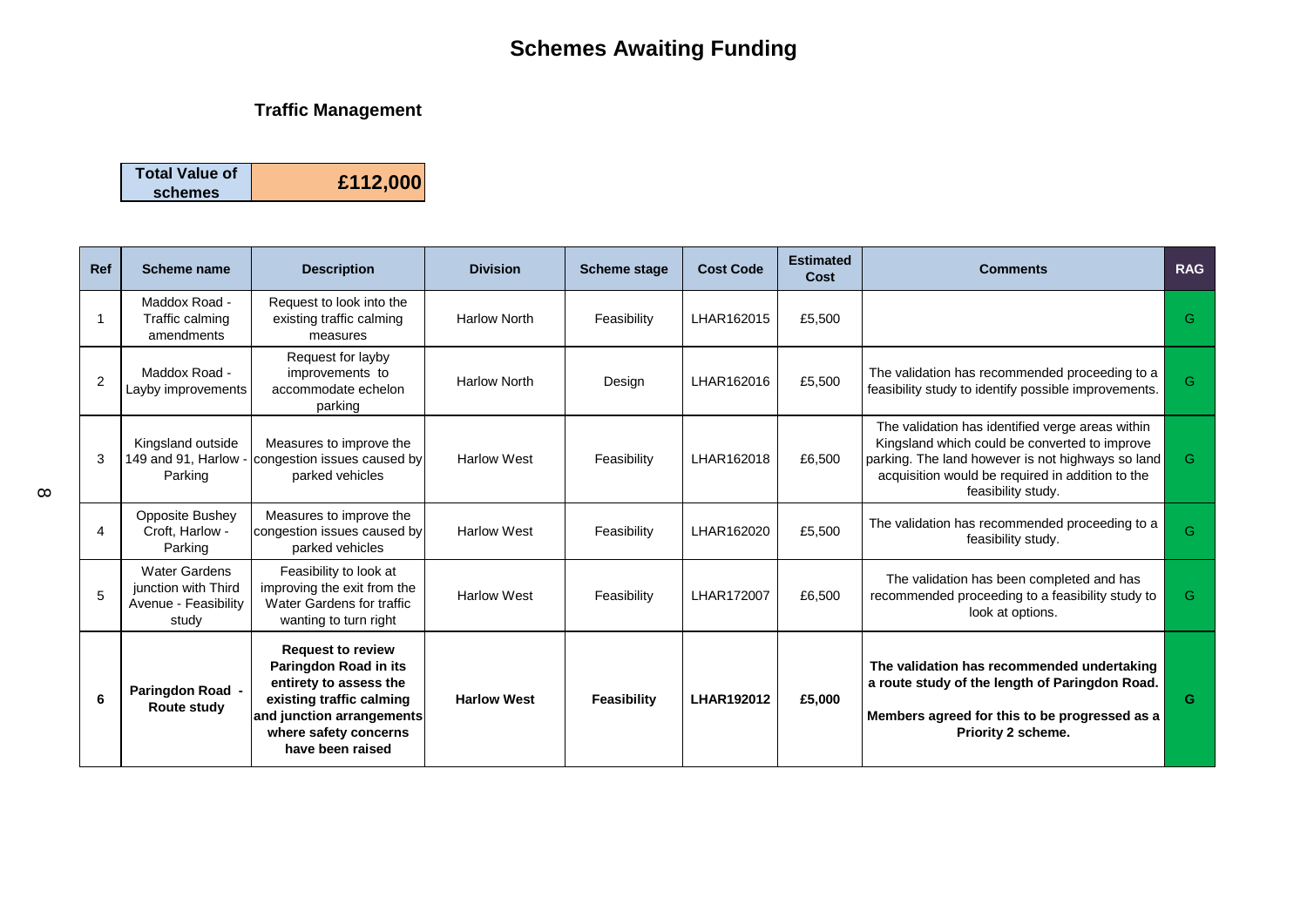#### **Traffic Management**

| <b>Total Value of</b> |          |
|-----------------------|----------|
| schemes               | £112,000 |

| <b>Ref</b> | Scheme name                                          | <b>Description</b>                                                                                                                                     | <b>Division</b>          | <b>Scheme stage</b> | <b>Cost Code</b>  | <b>Estimated</b><br>Cost | <b>Comments</b>                                                                                                                                          | <b>RAG</b> |
|------------|------------------------------------------------------|--------------------------------------------------------------------------------------------------------------------------------------------------------|--------------------------|---------------------|-------------------|--------------------------|----------------------------------------------------------------------------------------------------------------------------------------------------------|------------|
| 7          | Waterhouse Moor -<br>Parking<br>improvements         | Request to consider<br>amending off road land for<br>parking spaces in the vicinity<br>of Waterhouse Towers                                            | <b>Harlow South East</b> | Design              | LHAR192006        | £5,500                   | The validation has identified that it would be<br>feasible to look at converting the grassed area to<br>enable vehicles to be moved from the sharp bend. | G          |
| 8          | Willowfield - Layby<br>improvement                   | Feasibility study to look at<br>either widening the existing<br>layby to better facilitate<br>echelon parking or look to<br>introduce a one way system | <b>Harlow West</b>       | Design              | LHAR162010        | £6,500                   |                                                                                                                                                          | G          |
| 9          | Potter Street -<br>Review of existing<br>20mph zone  | Request to look into the<br>existing 20mph zone and<br>improving existing traffic<br>calming measures                                                  | <b>Harlow South East</b> | Feasibility         | LHAR162014        | £5,500                   |                                                                                                                                                          | G          |
| 10         | London Road jct with<br>Church Langley Way<br>review | Request to review the<br>arrangement at the junction                                                                                                   | <b>Harlow North</b>      | Design              | LHAR182004        | £4,000                   | The validation has identified that a design can be<br>progressed for improving the surface and the lining<br>at this location                            | G          |
| 11         | Churchgate Street -<br>20 when lights flash          | Advisory 20 when lights<br>flash outside the school                                                                                                    | <b>Harlow North</b>      | Total scheme        | LHAR182003        | £12,000                  | The validation has recommended progressing an<br>advisory 20 when lights flash scheme outside<br>Churchgate Street School.                               | G          |
| 12         | Hare Street Springs<br>Traffic management            | Request to look at improving<br>the existing traffic calming<br>arrangement                                                                            | <b>Harlow West</b>       | Design              | LHAR182005        | £6,500                   | The validation has recommended proceeding to<br>the design works for improving the existing traffic<br>calming.                                          | G          |
| 13         | Tye Green Village -<br>Playground<br>warning signage | <b>Playground warning</b><br>signage                                                                                                                   | <b>Harlow South East</b> | <b>Total scheme</b> | <b>LHAR192004</b> | £5,000                   | Members agreed for this to be progressed as a<br>Priority 2 scheme.                                                                                      | G          |

 $\circ$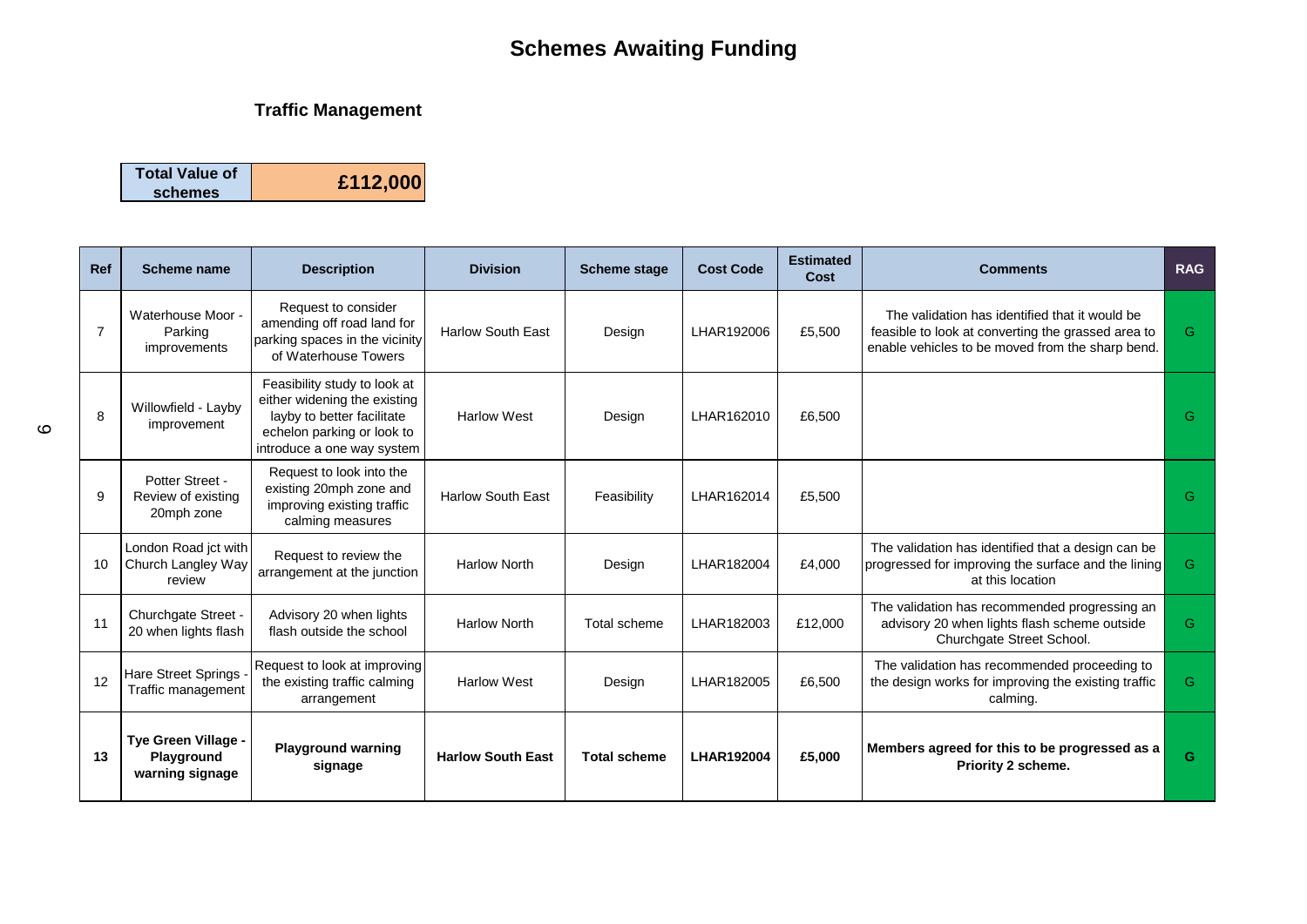#### **Traffic Management**

| <b>Total Value of</b> |          |
|-----------------------|----------|
| schemes               | £112,000 |

| Ref | <b>Scheme name</b>                                                         | <b>Description</b>                                                                                                                                | <b>Division</b>          | <b>Scheme stage</b> | <b>Cost Code</b>  | <b>Estimated</b><br>Cost | <b>Comments</b>                                                                                                                                                                                                                                                                         | <b>RAG</b> |
|-----|----------------------------------------------------------------------------|---------------------------------------------------------------------------------------------------------------------------------------------------|--------------------------|---------------------|-------------------|--------------------------|-----------------------------------------------------------------------------------------------------------------------------------------------------------------------------------------------------------------------------------------------------------------------------------------|------------|
| 14  | <b>Latton Bush Centre</b><br>- Mini roundabout<br><i>improvements</i>      | Improved visibility and<br>possible deflection on the<br>mini roundabout to<br>encourage vehicles<br>heading North on<br>Southern Way to give way | <b>Harlow South East</b> | Design              | <b>LHAR192007</b> | £5,000                   | The validation has concluded that the scheme<br>can progress to detailed design for moving the<br>stop lines and to also look at introducing<br>deflection on Southern Way to encourage<br>vehicles to give way.<br>Members agreed for this to be progressed as a<br>Priority 2 scheme. | G          |
| 15  | Churchgate Street -<br>Gateway treatment                                   | Gateway treatment to<br>reinforce the speed limit as<br>you enter Churchgate Street<br>from the Epping direction                                  | <b>Harlow North</b>      | Total scheme        | LHAR192010        | £8,000                   |                                                                                                                                                                                                                                                                                         | G.         |
| 16  | Junction in<br>between 171 and<br>100 Abbotsweld -<br><b>Road markings</b> | <b>Request to look into give</b><br>way road markings at the<br>junction                                                                          | <b>Harlow West</b>       | <b>Total scheme</b> | <b>LHAR162008</b> | £3,000                   | Members agreed for this to progress as a<br>Priority 2 scheme.                                                                                                                                                                                                                          | G          |
| 17  | Pittmans Field -<br>Verge protection                                       | Measures to protect the<br>verge where large vehicles<br>regularly mount it                                                                       | <b>Harlow North</b>      | Design              | LHAR20001         | £5,000                   | The validation has identified that there would be a<br>number of possible issues with widening the road<br>at this location.<br>The recommendation is to proceed to design with<br>the understanding that a resulting scheme is likely<br>to be expensive.                              | G          |
| 18  | Waterhouse Moor -<br>20mph zone                                            | Implementation of 20mph<br>zone on Waterhouse Moor.<br>Westfield and Church Leys                                                                  | <b>Harlow South East</b> | Implementation      | LHAR182008        | £11,500                  | Awaiting the conclusion of the CMA element of the<br>consultation process before this can proceed to<br>installation.                                                                                                                                                                   | A          |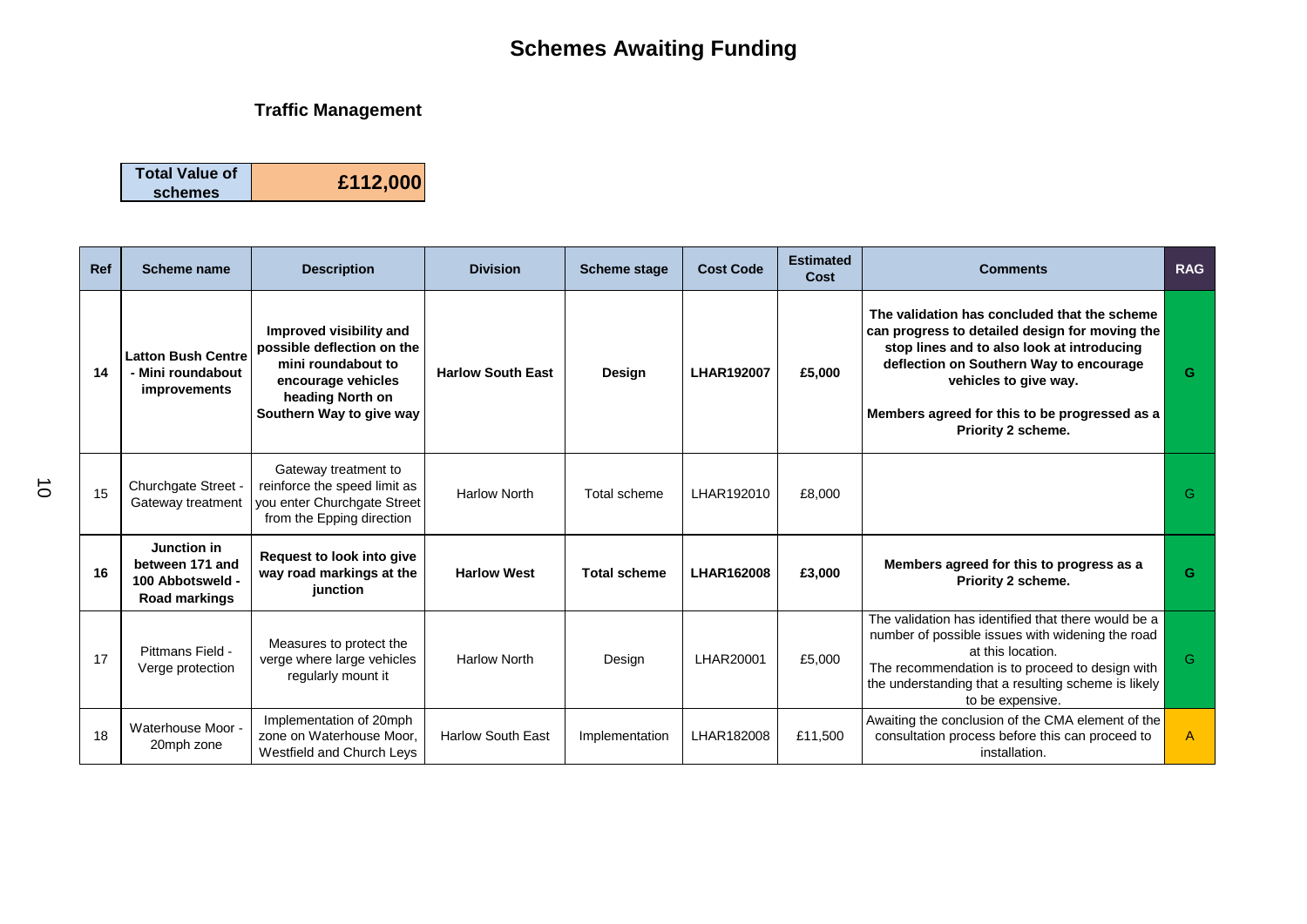### **Cycling**

| <b>Total Value of</b> |         |
|-----------------------|---------|
| schemes               | £96,500 |

| Ref | Scheme name                                | <b>Description</b>                                                                                                              | <b>Division</b>    | Scheme stage | <b>Cost Code</b> | <b>Estimated Cost</b> | <b>Comments</b>                                                                                                                                                                                                                                              | <b>RAG</b> |
|-----|--------------------------------------------|---------------------------------------------------------------------------------------------------------------------------------|--------------------|--------------|------------------|-----------------------|--------------------------------------------------------------------------------------------------------------------------------------------------------------------------------------------------------------------------------------------------------------|------------|
|     | Passmore Area -<br>Cycling<br>improvements | Implementation of cycle<br>improvements in the Passmore<br>Area as identified in the feasibility<br>study undertaken in 2017-18 | <b>Harlow West</b> | Total scheme | LHAR164001       | £96,500               | The feasibility study has identified a<br>package of measures throughout<br>Passmores including signage<br>improvements, lining, a TRO and<br>bollards. The implementation could<br>be split down into smaller segments<br>to minimise the financial impact. |            |

 $\overrightarrow{1}$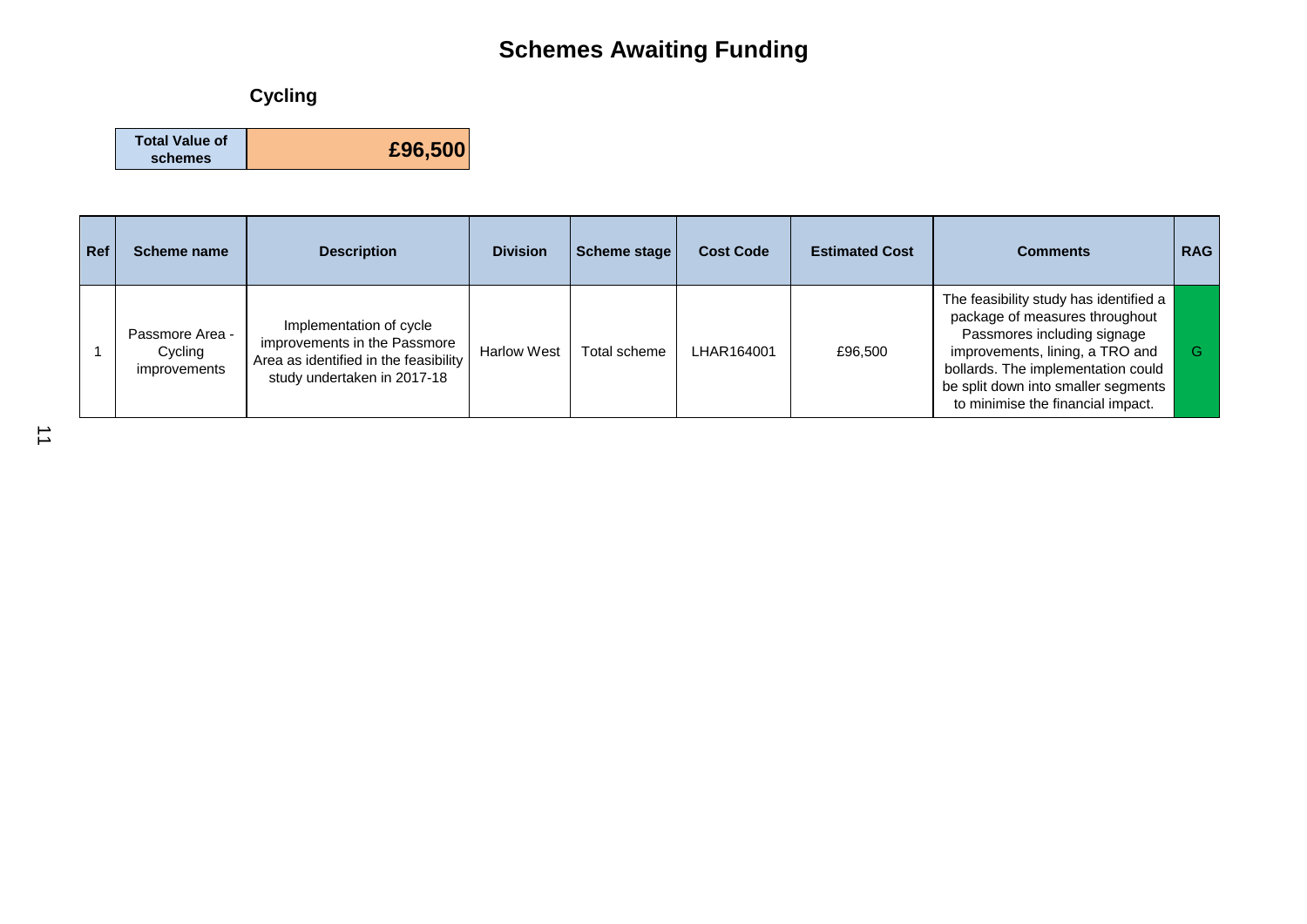### **School Crossing Patrols**

**Total Value of schemes £19,500**

| Ref | Scheme name                                                         | <b>Description</b>                                                                | <b>Division</b>    | <b>Scheme stage</b>     | <b>Cost Code</b> | <b>Estimated</b><br>Cost | <b>Comments</b>                                                                                                                                               | <b>RAG</b> |
|-----|---------------------------------------------------------------------|-----------------------------------------------------------------------------------|--------------------|-------------------------|------------------|--------------------------|---------------------------------------------------------------------------------------------------------------------------------------------------------------|------------|
|     | Longwood Academy,<br>Paringdon Road - Safety<br><i>improvements</i> | Pedestrian guard rail and<br>general safety<br>improvements outside the<br>school | <b>Harlow West</b> | Total scheme LHAR206001 |                  | £19,500                  | The validation has<br>concluded that pedestrian<br>guardrail could be<br>installed together with a<br>red route restriction in the<br>vicinity of the school. | G          |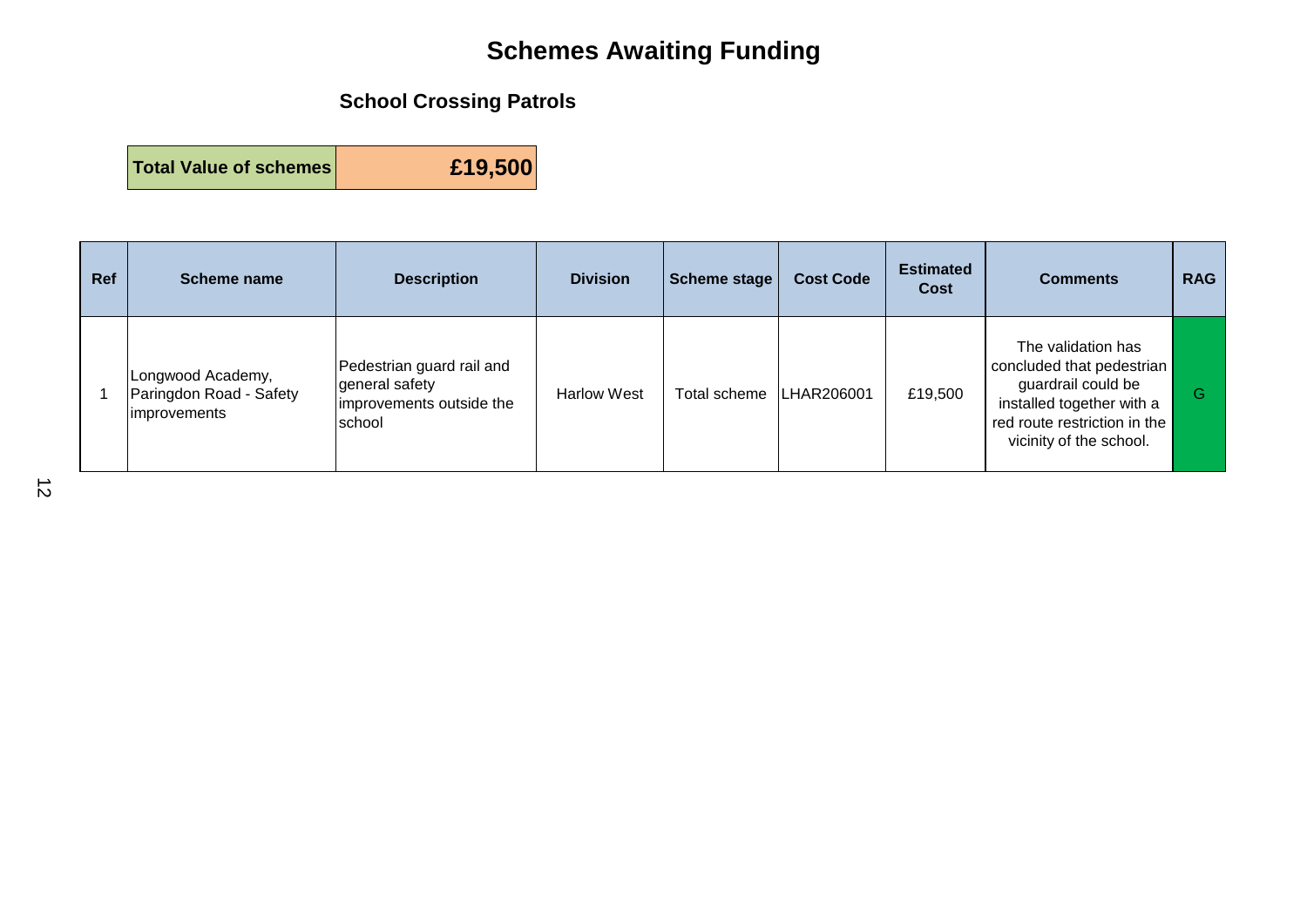## **Walking**

| <b>Total Value of</b> | £167,000 |
|-----------------------|----------|
| schemes               |          |

| <b>Ref</b>      | Scheme name                                                                    | <b>Description</b>                                          | <b>Division</b>             | <b>Scheme stage</b> | <b>Cost Code</b> | <b>Estimated</b><br>Cost | <b>Comments</b> | <b>RAG</b> |
|-----------------|--------------------------------------------------------------------------------|-------------------------------------------------------------|-----------------------------|---------------------|------------------|--------------------------|-----------------|------------|
|                 | Hare Street junction<br>with Spring Close -<br>Dropped crossings               | pair of dropped crossings                                   | <b>Harlow West</b>          | Total scheme        | LHAR163013       | £5,500                   |                 | G          |
| $\overline{2}$  | <b>Helions Road</b><br>Junction with<br>Harberts Road -<br>Dropped crossings   | 1 pair of dropped crossings                                 | <b>Harlow West</b>          | Total scheme        | LHAR163014       | £5,500                   |                 | G          |
| 3               | Willowfield junction<br>with Tendring Road<br>- Dropped<br>crossings           | 2 x pairs of dropped<br>crossings                           | <b>Harlow West</b>          | Total scheme        | LHAR163015       | £9,500                   |                 | G          |
| $\overline{4}$  | Maunds Hatch<br>junction with<br>Maunds Hatch -<br>Dropped crossings           | 1 pair of dropped crossings<br>in the vicinity of the Co-Op | <b>Harlow West</b>          | Total scheme        | LHAR163019       | £5,500                   |                 | G          |
| 5               | <b>Tendring Road</b><br>junction with<br>Partridge Road -<br>Dropped crossings | 1 pair of dropped crossings                                 | <b>Harlow West</b>          | Total scheme        | LHAR163021       | £5,500                   |                 | G          |
| $6\phantom{1}6$ | Tawney's Road<br>junction with The<br>Fairways - Dropped<br>crossings          | 1 pair of dropped crossings                                 | <b>Harlow South</b><br>East | Total scheme        | LHAR163023       | £6,500                   |                 | G          |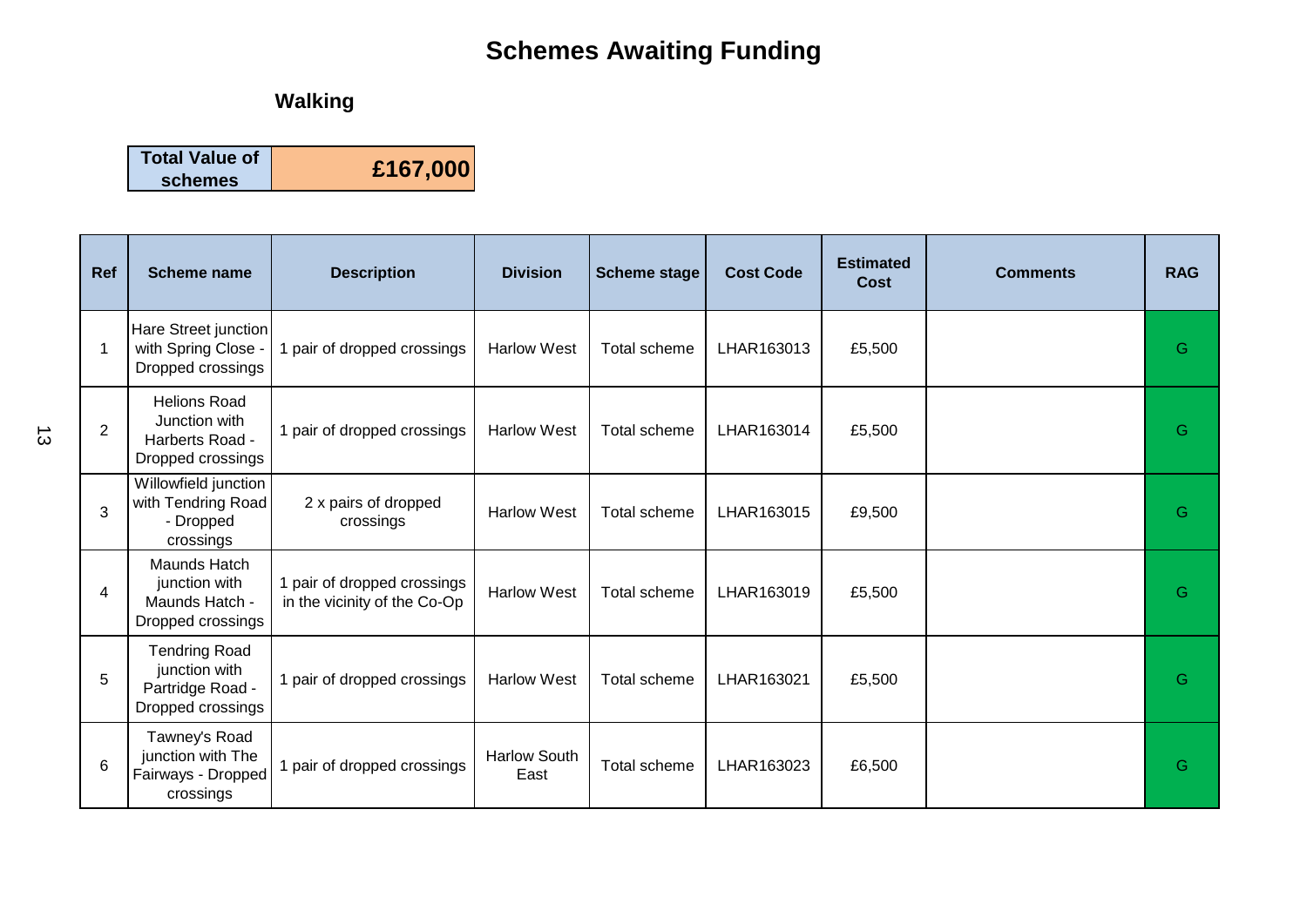| Ref            | <b>Scheme name</b>                                                             | <b>Description</b>                                                           | <b>Division</b>             | <b>Scheme stage</b> | <b>Cost Code</b> | <b>Estimated</b><br><b>Cost</b> | <b>Comments</b> | <b>RAG</b> |
|----------------|--------------------------------------------------------------------------------|------------------------------------------------------------------------------|-----------------------------|---------------------|------------------|---------------------------------|-----------------|------------|
| $\overline{7}$ | Waterhouse Moor -<br>Dropped crossings                                         | Request for 2 x pairs of<br>dropped crossings down<br>Waterhouse Moor        | <b>Harlow South</b><br>East | Total scheme        | LHAR163026       | £11,000                         |                 | G          |
| 8              | Finchmoor -<br>Dropped crossings                                               | Request for additional<br>dropped crossings down<br>Finchmoor                | <b>Harlow West</b>          | Total scheme        | LHAR163028       | £30,000                         |                 | G          |
| 9              | Abercrombie Way<br>junction with<br>Woodcroft -<br>Dropped crossings           | 1 pair of dropped crossings                                                  | <b>Harlow West</b>          | Total scheme        | LHAR163029       | £11,000                         |                 | G          |
| 10             | <b>Entrance to Church</b><br>Gate School -<br>Dropped crossings                | 1 pair of dropped crossings                                                  | <b>Harlow North</b>         | Total scheme        | LHAR163003       | £4,000                          |                 | G          |
| 11             | Miles Close junction<br>with Herbert's -<br>Dropped crossings                  | 1 pair of dropped crossings                                                  | <b>Harlow West</b>          | Total scheme        | LHAR163004       | £5,500                          |                 | G          |
| 12             | Shawbridge<br>junction next to sign<br>for houses 132-152<br>Dropped crossings | 1 pair of dropped crossings                                                  | <b>Harlow West</b>          | Total scheme        | LHAR163008       | £5,500                          |                 | G          |
| 13             | Barn Mead -<br>Dropped crossings                                               | Request for dropped<br>crossings around the whole<br><b>Barn Mead estate</b> | <b>Harlow West</b>          | Total scheme        | LHAR163020       | £52,000                         |                 | G          |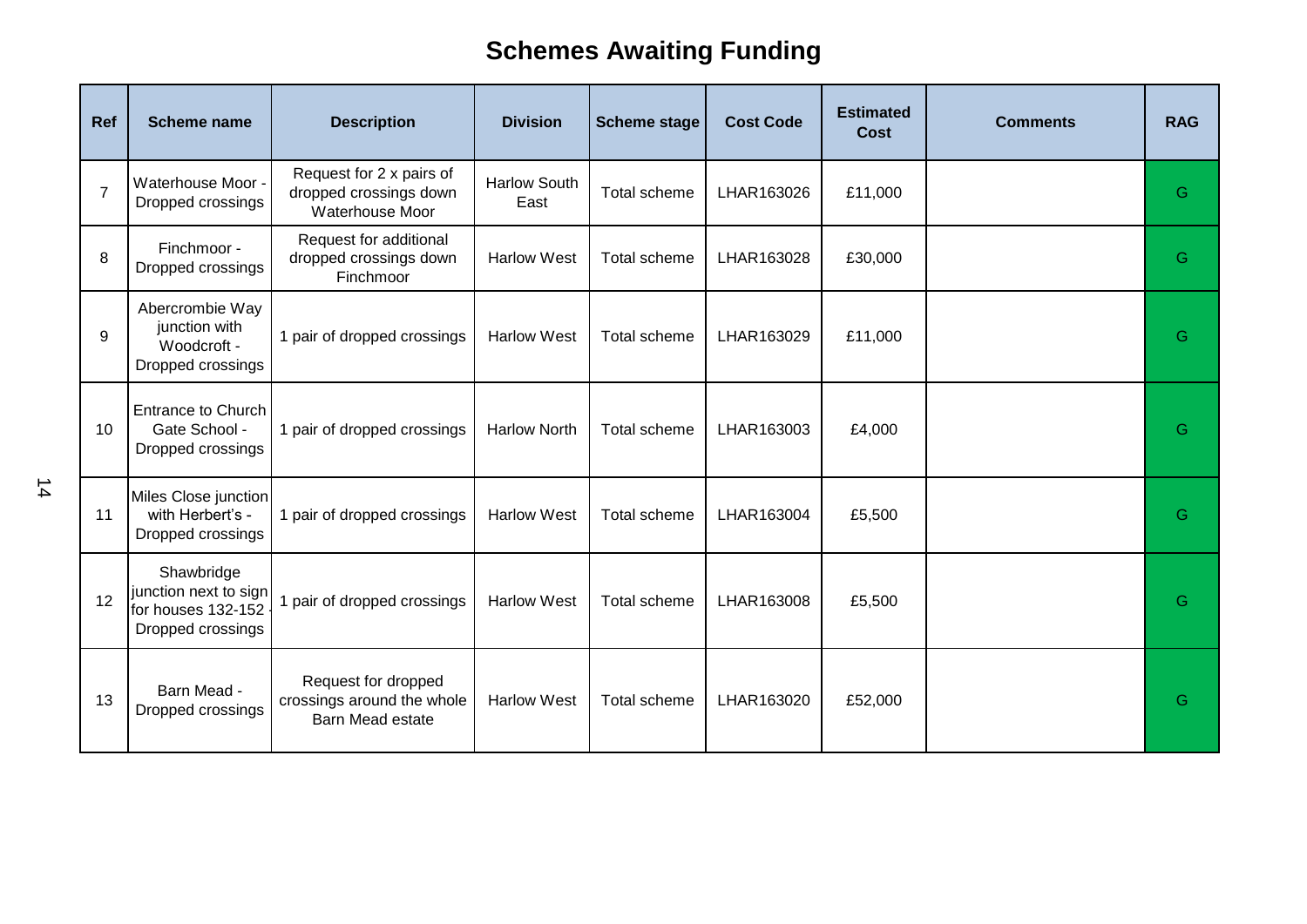| Ref | Scheme name                                                                          | <b>Description</b>                                                              | <b>Division</b>     | Scheme stage        | <b>Cost Code</b>  | <b>Estimated</b><br>Cost | <b>Comments</b>                                                                                                                                | <b>RAG</b> |
|-----|--------------------------------------------------------------------------------------|---------------------------------------------------------------------------------|---------------------|---------------------|-------------------|--------------------------|------------------------------------------------------------------------------------------------------------------------------------------------|------------|
| 14  | <b>Station Road /</b><br><b>Priory Avenue</b><br><b>Harlow - Dropped</b><br>crossing | Dropped crossing to link<br>both sides of the Road                              | <b>Harlow North</b> | <b>Total scheme</b> | <b>LHAR193001</b> | £10,000                  | Members agreed for this to<br>be progressed as a Priority 2<br>scheme.                                                                         | G          |
| 15  | Little Parndon<br>School, Hodings<br>Road - Zebra<br>crossing                        | Investigations into possible<br>zebra crossing in the vicinity<br>of the school | <b>Harlow West</b>  | Validation          | LHAR203001        | TBC                      | A speed survey and PV2 for<br>the formal validation will need<br>to be undertaken but currently<br>cannot happen due to covid<br>restrictions. | V          |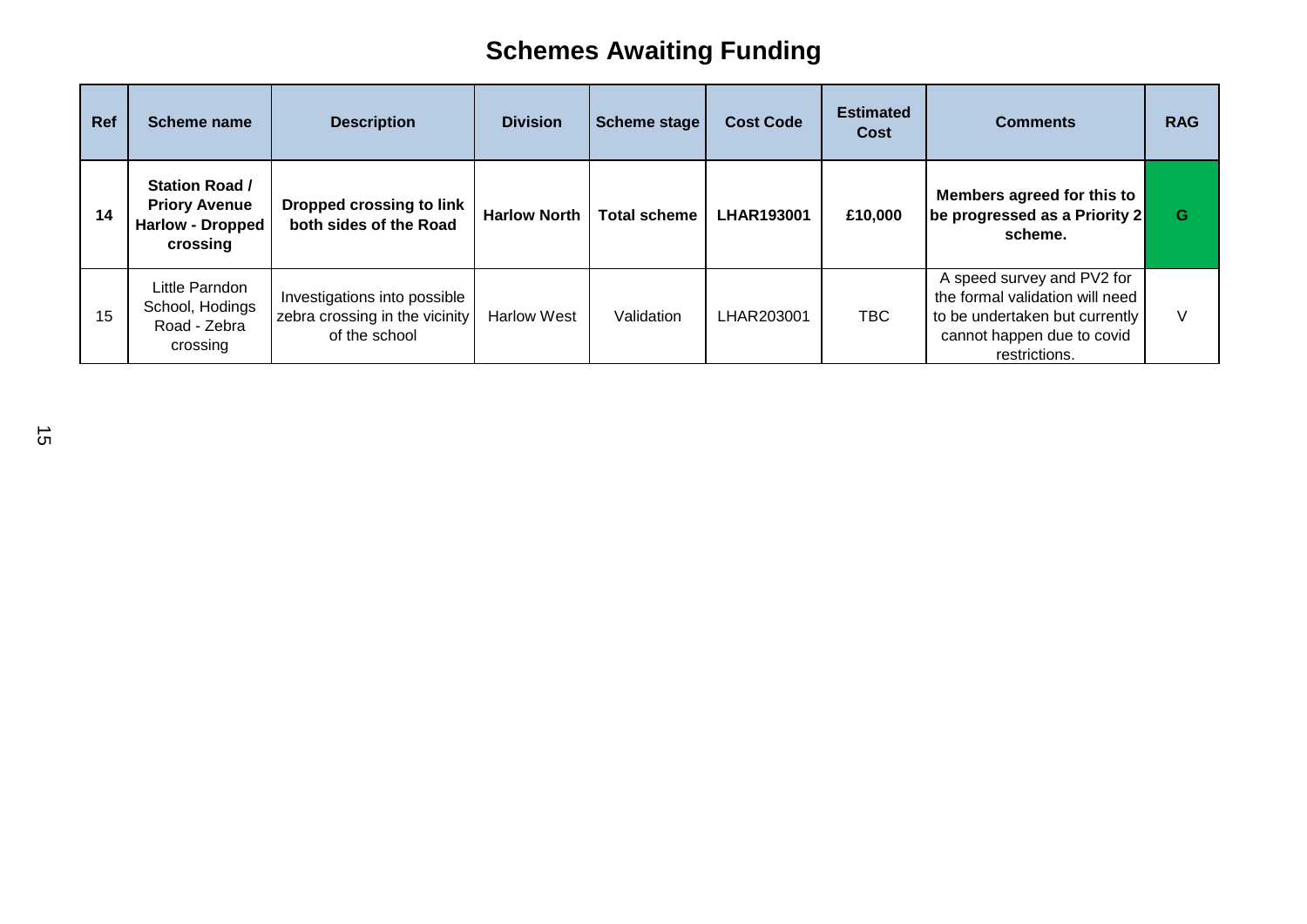## **Passenger Transport**

**Total Value of schemes £16,500**

| Ref            | <b>Scheme name</b>                                             | <b>Description</b>      | <b>Division</b>     | <b>Scheme stage</b> | <b>Cost Code</b> | <b>Estimated</b><br><b>Cost</b> | <b>Comments</b>                                                                                                       | <b>RAG</b>     |
|----------------|----------------------------------------------------------------|-------------------------|---------------------|---------------------|------------------|---------------------------------|-----------------------------------------------------------------------------------------------------------------------|----------------|
|                | Peterswood School<br>(S-bound) -<br>Replacement bus<br>shelter | Replacement bus shelter | <b>Harlow West</b>  | Total scheme        | LHAR175006       | £0                              | The progression of bus<br>shelters in Essex is<br>currently on hold until the<br>conclusion of a<br>countywide audit. | $\overline{A}$ |
| $\overline{2}$ | Peterswood School<br>(NW-bound)                                | Replacement bus shelter | <b>Harlow West</b>  | Total scheme        | LHAR175007       | £0                              | The progression of bus<br>shelters in Essex is<br>currently on hold until the<br>conclusion of a<br>countywide audit. | $\overline{A}$ |
| 3              | <b>Fir Park</b>                                                | Replacement bus shelter | <b>Harlow West</b>  | Total scheme        | LHAR175010       | £0                              | The progression of bus<br>shelters in Essex is<br>currently on hold until the<br>conclusion of a<br>countywide audit. | $\overline{A}$ |
| 4              | <b>Pollards Hatch</b><br>(NW Bound)                            | Replacement bus shelter | <b>Harlow West</b>  | Total scheme        | LHAR175011       | £0                              | The progression of bus<br>shelters in Essex is<br>currently on hold until the<br>conclusion of a<br>countywide audit. | $\mathsf{A}$   |
| 5              | Ladyshot (opp)                                                 | Replacement bus shelter | <b>Harlow North</b> | Total scheme        | LHAR175012       | £0                              | The progression of bus<br>shelters in Essex is<br>currently on hold until the<br>conclusion of a<br>countywide audit. | $\mathsf{A}$   |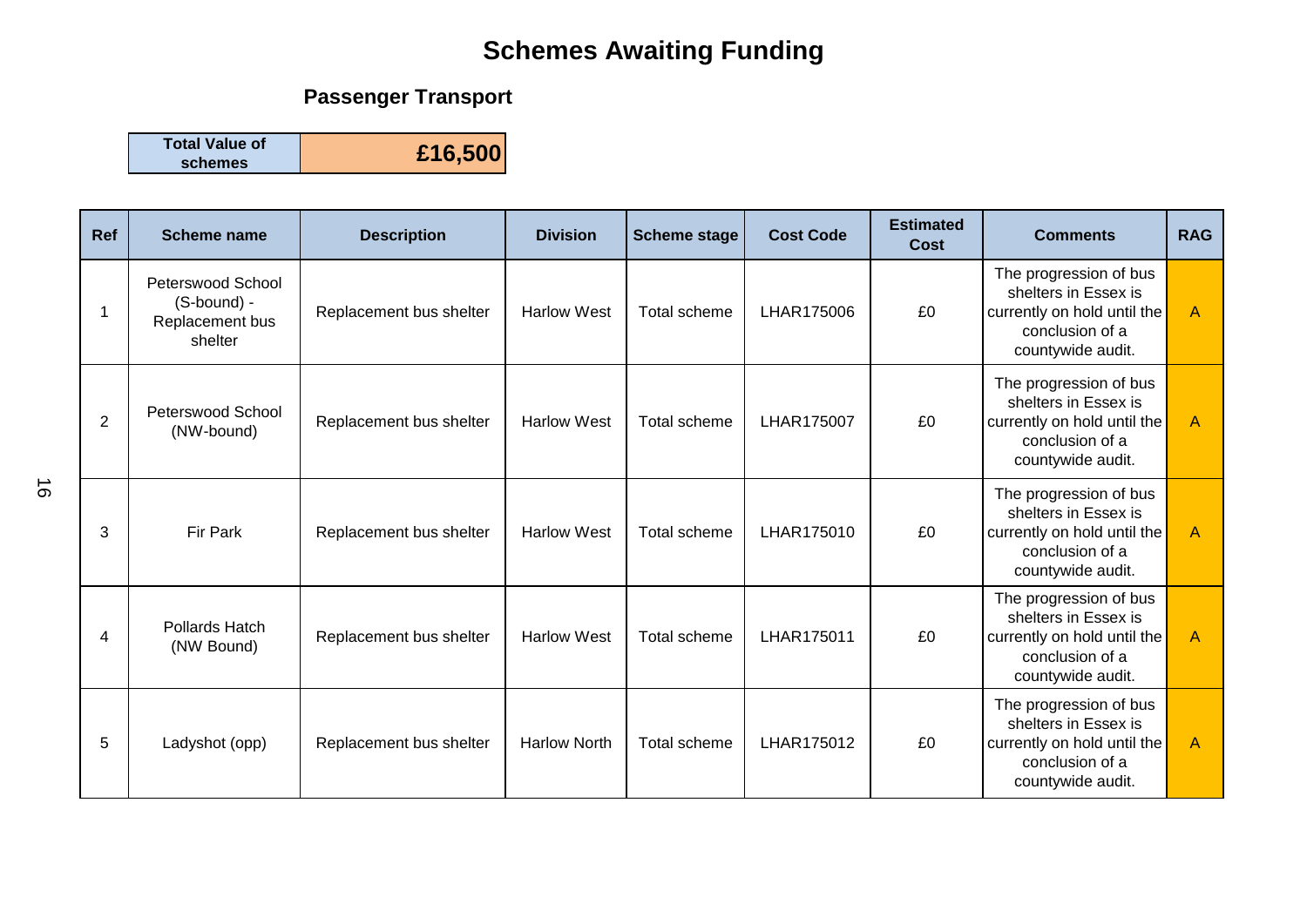## **Passenger Transport**

**Total Value of schemes £16,500**

| Ref            | <b>Scheme name</b>               | <b>Description</b>      | <b>Division</b>    | <b>Scheme stage</b> | <b>Cost Code</b> | <b>Estimated</b><br>Cost | <b>Comments</b>                                                                                                       | <b>RAG</b>     |
|----------------|----------------------------------|-------------------------|--------------------|---------------------|------------------|--------------------------|-----------------------------------------------------------------------------------------------------------------------|----------------|
| 6              | <b>Barley Croft</b><br>(N Bound) | Replacement bus shelter | <b>Harlow West</b> | Total scheme        | LHAR175013       | £0                       | The progression of bus<br>shelters in Essex is<br>currently on hold until the<br>conclusion of a<br>countywide audit. | $\mathsf{A}$   |
| $\overline{7}$ | <b>Barley Croft</b><br>(S Bound) | Replacement bus shelter | <b>Harlow West</b> | Total scheme        | LHAR175014       | £0                       | The progression of bus<br>shelters in Essex is<br>currently on hold until the<br>conclusion of a<br>countywide audit. | $\overline{A}$ |
| 8              | <b>Three Horseshoes</b>          | Replacement bus shelter | <b>Harlow West</b> | Total scheme        | LHAR175015       | £0                       | The progression of bus<br>shelters in Essex is<br>currently on hold until the<br>conclusion of a<br>countywide audit. | $\overline{A}$ |
| 9              | Salvation Army (o/s)             | Replacement bus shelter | <b>Harlow West</b> | Total scheme        | LHAR175016       | £0                       | The progression of bus<br>shelters in Essex is<br>currently on hold until the<br>conclusion of a<br>countywide audit. | $\overline{A}$ |
| 10             | The Hornbeams (adj)              | Replacement bus shelter | <b>Harlow West</b> | Total scheme        | LHAR175017       | £0                       | The progression of bus<br>shelters in Essex is<br>currently on hold until the<br>conclusion of a<br>countywide audit. | $\overline{A}$ |